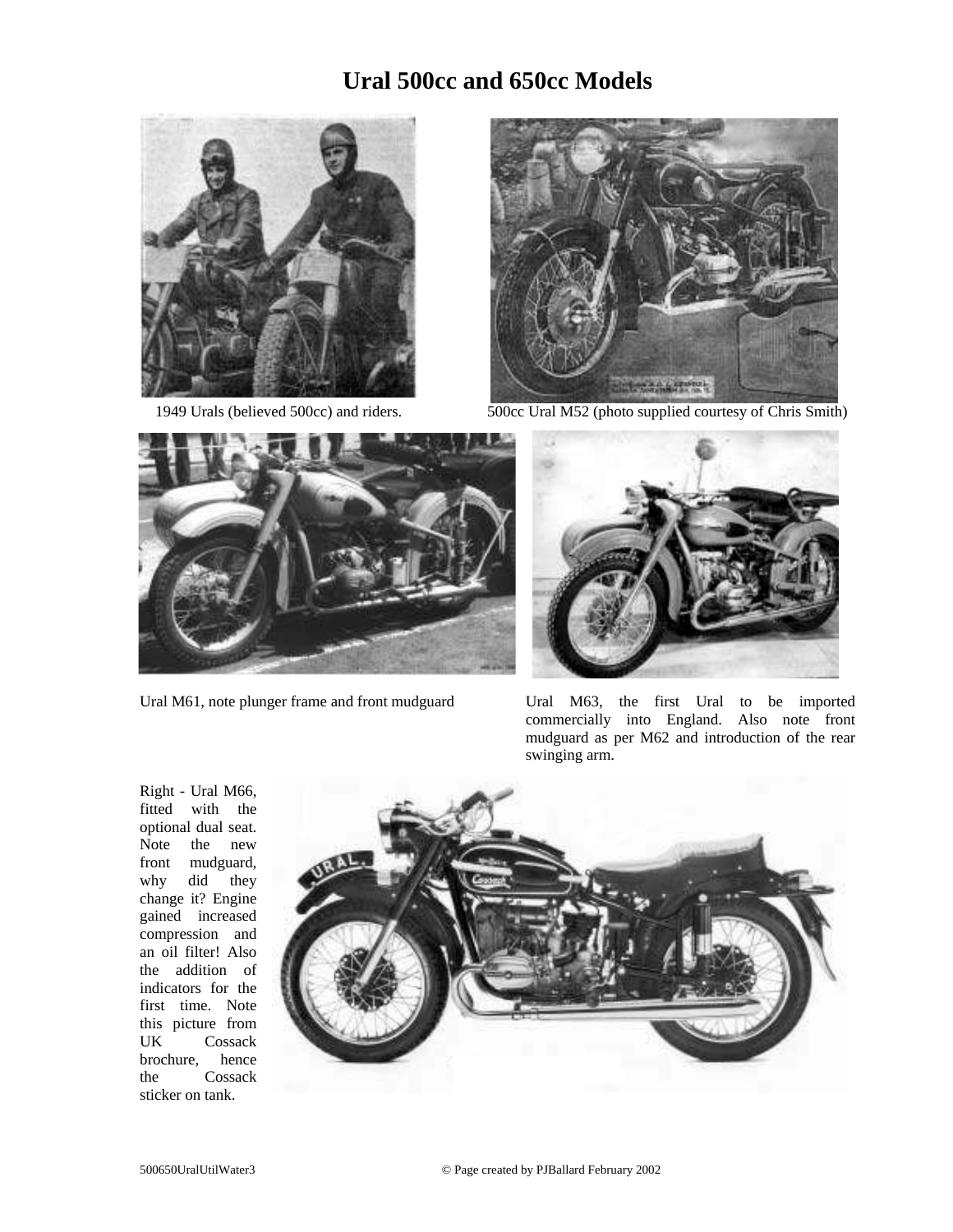## **Ural Utilitarian Sidecars**



Photos from original Russian M63 and M66 Brochures.



**Ural M67 1974** – Please excuse quality of this reproduction from a Russian chart. Note the Dnieper fuel tank, sidepanels. Also featured TLS front brake, 12 volt electrics, nice dual seat. Gearboxes were very weak in the dog clutch and sliding member departments. Two were imported into UK by Satra, one still exists. Note dates, M66 Urals were still being imported and sold as Cossacks with 6 volt electrics and SLS front brakes whilst the M67 and of course the MT10-36 Dniepers were available! Nevals tried some, but preferred the Dnieper for reliability.

Soon Ural factory rejuvenated with new series named IMZ 8.xxx series that were much more reliable.

Мотоцикл М-67 «Урал $-5*$  $(1974 - 5)$ 

**Ural IMZ 8.123 solo specification 1988 from Russian brochure.** (Note neat pressed steel screen still available new)